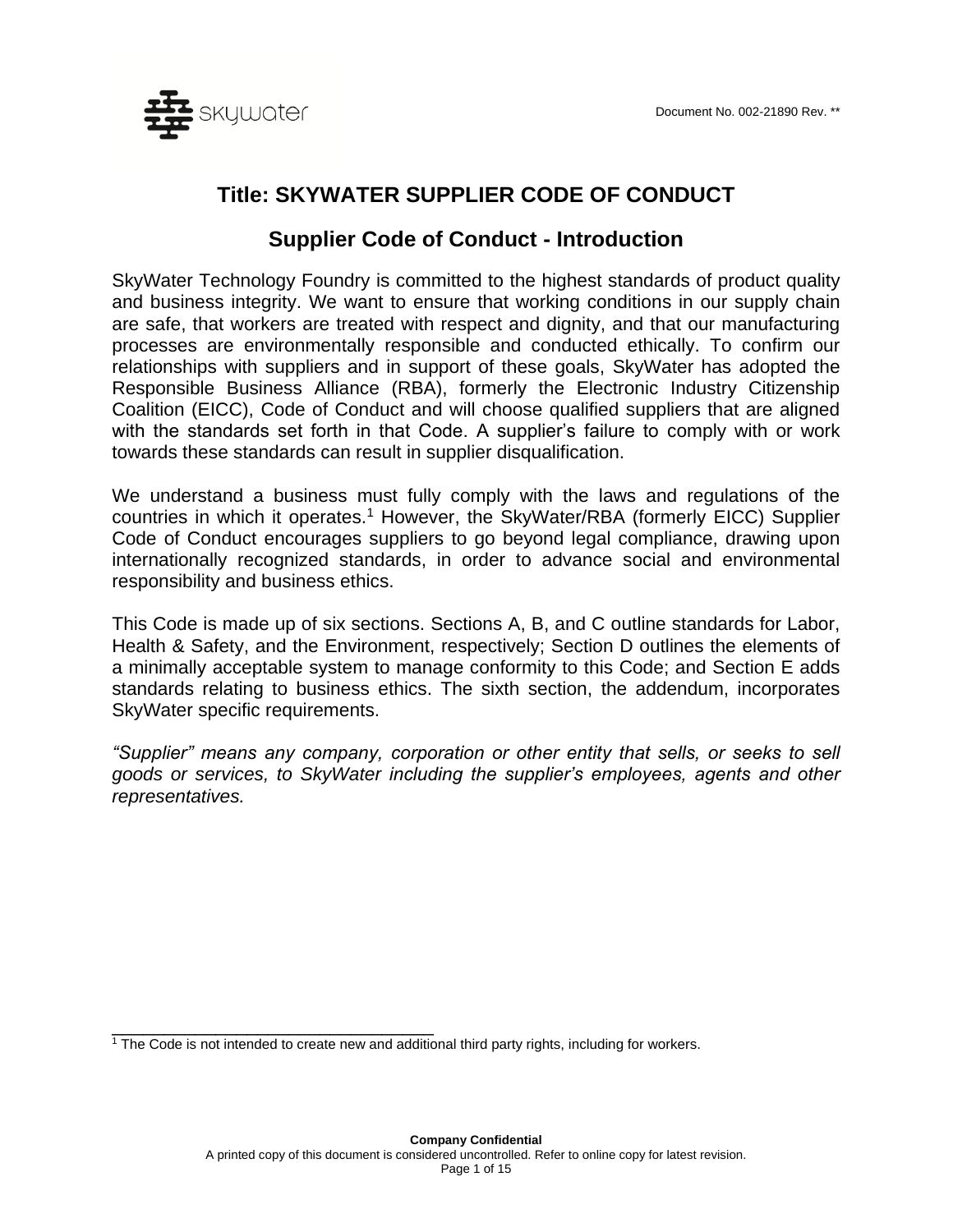

#### **Version 6.0 (2018)**

## **RESPONSIBLE BUSINESS ALLIANCE CODE OF CONDUCT**

The Responsible Business Alliance (RBA), formerly the Electronic Industry Citizenship Coalition (EICC), Code of Conduct establishes standards to ensure that working conditions in the electronics industry or industries in which electronics is a key component and its supply chains are safe, that workers are treated with respect and dignity, and that business operations are environmentally responsible and conducted ethically.

Considered as part of the electronics industry for purposes of this Code are all organizations that may design, market, manufacture or provide goods and services that are used to produce electronic goods. The Code may be voluntarily adopted by any business in the electronics sector and subsequently applied by that business to its supply chain and subcontractors, including providers of contract labor.

To adopt the Code and become a participant ("Participant"), a business shall declare its support for the Code and actively pursue conformance to the Code and its standards in accordance with a management system as herein.

Participants must regard the Code as a total supply chain initiative. At a minimum, Participants shall also require its next tier suppliers to acknowledge and implement the Code.

Fundamental to adopting the Code is the understanding that a business, in all of its activities, must operate in full compliance with the laws, rules and regulations of the countries in which it operates.<sup>1</sup> The Code encourages Participants to go beyond legal compliance, drawing upon internationally recognized standards, in order to advance social and environmental responsibility and business ethics. In alignment with the UN Guiding Principles on Business and Human Rights, the provisions in this Code are derived from key international human rights standards including the ILO Declaration on Fundamental Principles and Rights at Work and the UN Universal Declaration of Human Rights.

The RBA (formerly EICC) is committed to obtaining regular input from stakeholders in the continued development and implementation of the Code of Conduct.

The Code is made up of five sections. Sections A, B, and C outline standards for Labor, Health and Safety, and the Environment, respectively. Section D adds standards relating to business ethics; Section E outlines the elements of an acceptable system to manage conformity to this Code.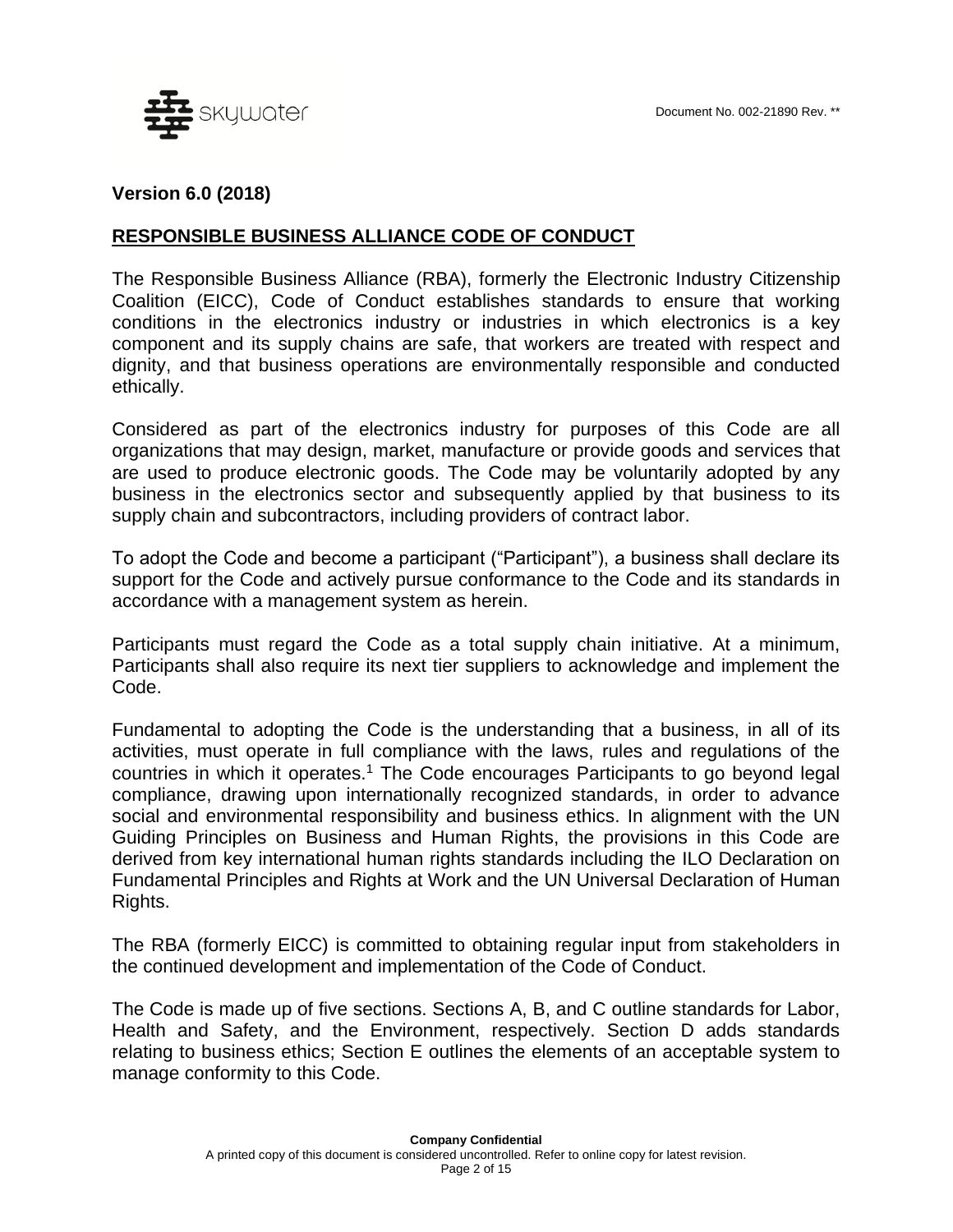

# **A. LABOR**

Participants are committed to uphold the human rights of workers, and to treat them with dignity and respect as understood by the international community. This applies to all workers including temporary, migrant, student, contract, direct employees, and any other type of worker. The recognized standards, as set out in the annex, were used as references in preparing the Code and may be a useful source of additional information.

The labor standards are:

#### **1) Freely Chosen Employment**

Forced, bonded (including debt bondage) or indentured labor, involuntary prison labor, slavery or trafficking of persons shall not be used. This includes transporting, harboring, recruiting, transferring or receiving persons by means of threat, force, coercion, abduction or fraud for labor or services. There shall be no unreasonable restrictions on workers' freedom of movement in the facility in addition to unreasonable restrictions on entering or exiting company-provided facilities. As part of the hiring process, workers must be provided with a written employment agreement in their native language that contains a description of terms and conditions of employment prior to the worker departing from his or her country of origin. All work must be voluntary and workers shall be free to leave work at any time or terminate their employment. Employers and agents may not hold or otherwise destroy, conceal, confiscate or deny access by employees to their identity or immigration documents, such as government-issued identification, passports or work permits, unless such holdings are required by law. Workers shall not be required to pay employers' or agents' recruitment fees or other related fees for their employment. If any such fees are found to have been paid by workers, such fees shall be repaid to the worker.

#### **2) Young Workers**

Child labor is not to be used in any stage of manufacturing. The term "child" refers to any person under the age of 15, or under the age for completing compulsory education, or under the minimum age for employment in the country, whichever is greatest. The use of legitimate workplace learning programs, which comply with all laws and regulations, is supported. Workers under the age of 18 (Young Workers) shall not perform work that is likely to jeopardize their health or safety, including night shifts and overtime. Participant shall ensure proper management of student workers through proper maintenance of student records, rigorous due diligence of educational partners, and protection of students' rights in accordance with applicable law and regulations. Participant shall provide appropriate support and training to all student workers. In the absence of local law, the wage rate for student workers, interns and apprentices shall be at least the same wage rate as other entry-level workers performing equal or similar tasks.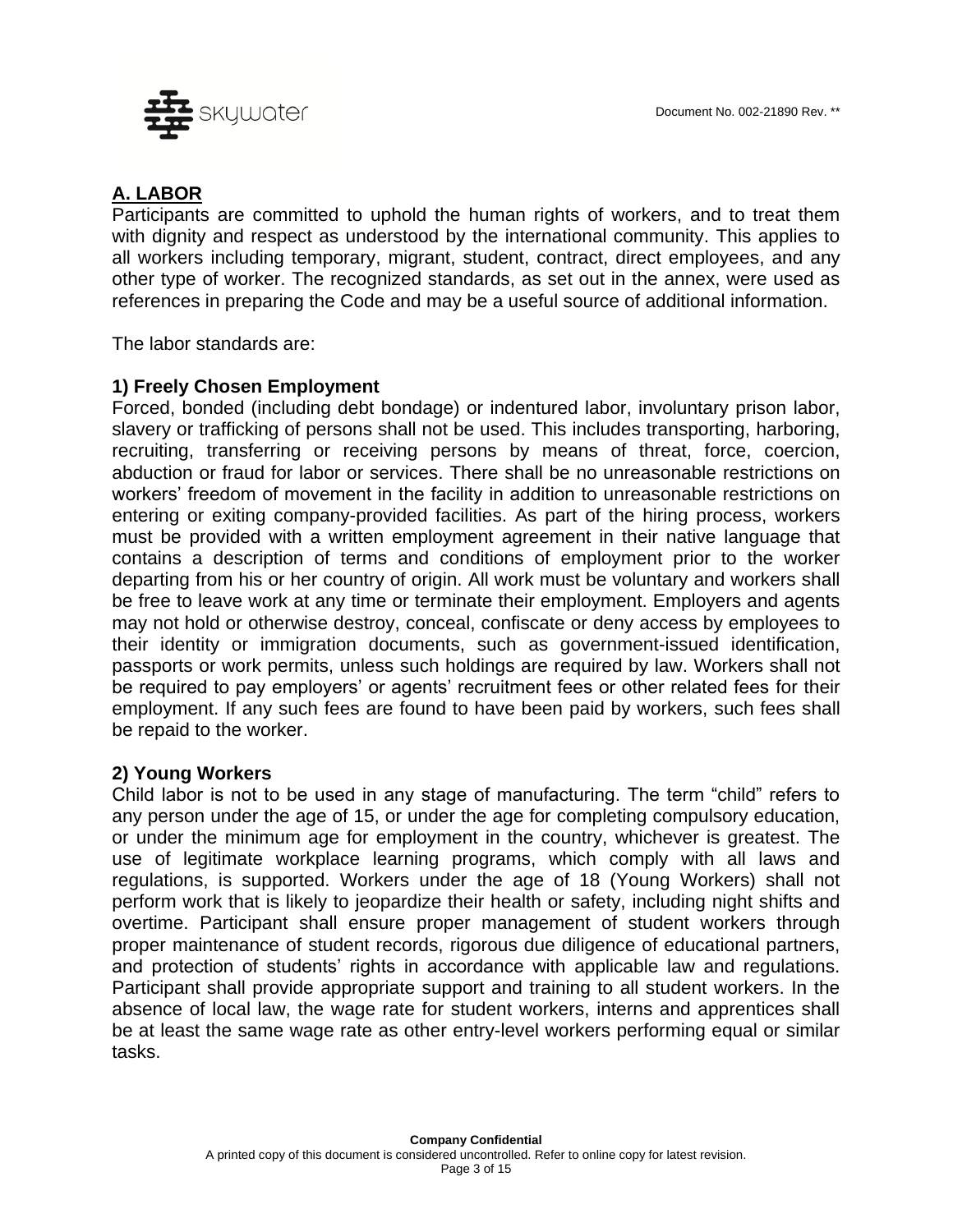

## **3) Working Hours**

Studies of business practices clearly link worker strain to reduced productivity, increased turnover and increased injury and illness. Workweeks are not to exceed the maximum set by local law. Further, a workweek should not be more than 60 hours per week, including overtime, except in emergency or unusual situations. Workers shall be allowed at least one day off every seven days.

#### **4) Wages and Benefits**

Compensation paid to workers shall comply with all applicable wage laws, including those relating to minimum wages, overtime hours and legally mandated benefits. In compliance with local laws, workers shall be compensated for overtime at pay rates greater than regular hourly rates. Deductions from wages as a disciplinary measure shall not be permitted. For each pay period, workers shall be provided with a timely and understandable wage statement that includes sufficient information to verify accurate compensation for work performed. All use of temporary, dispatch and outsourced labor will be within the limits of the local law.

#### **5) Humane Treatment**

There is to be no harsh and inhumane treatment including any sexual harassment, sexual abuse, corporal punishment, mental or physical coercion or verbal abuse of workers; nor is there to be the threat of any such treatment. Disciplinary policies and procedures in support of these requirements shall be clearly defined and communicated to workers.

#### **6) Non-Discrimination**

Participants should be committed to a workforce free of harassment and unlawful discrimination. Companies shall not engage in discrimination based on race, color, age, gender, sexual orientation, gender identity and expression, ethnicity or national origin, disability, pregnancy, religion, political affiliation, union membership, covered veteran status, protected genetic information or marital status in hiring and employment practices such as wages, promotions, rewards, and access to training.

Workers shall be provided with reasonable accommodation for religious practices. In addition, workers or potential workers should not be subjected to medical tests or physical exams that could be used in a discriminatory way.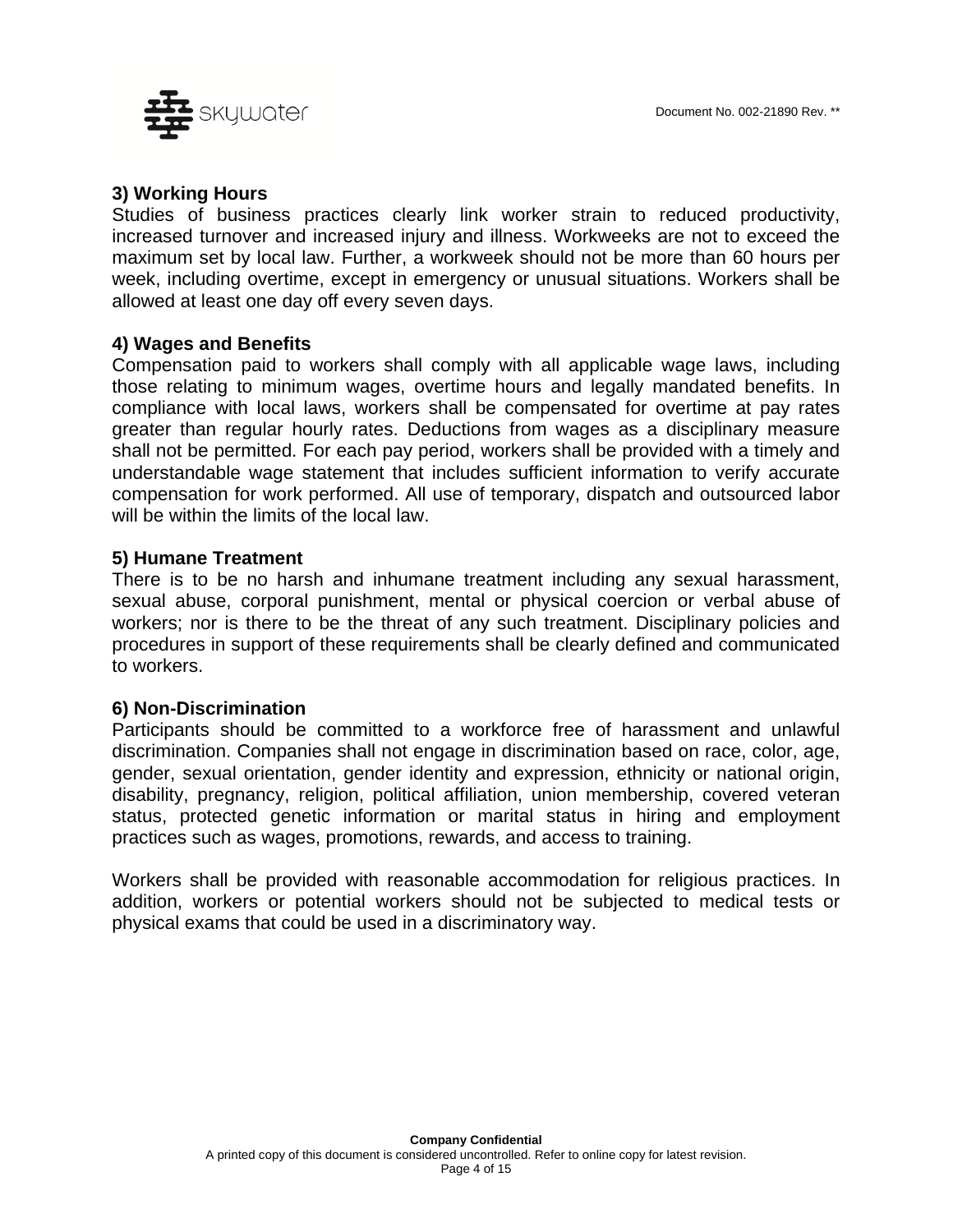

## **7) Freedom of Association**

In conformance with local law, participants shall respect the right of all workers to form and join trade unions of their own choosing, to bargain collectively and to engage in peaceful assembly as well as respect the right of workers to refrain from such activities.

Workers and/or their representatives shall be able to openly communicate and share ideas and concerns with management regarding working conditions and management practices without fear of discrimination, reprisal, intimidation or harassment.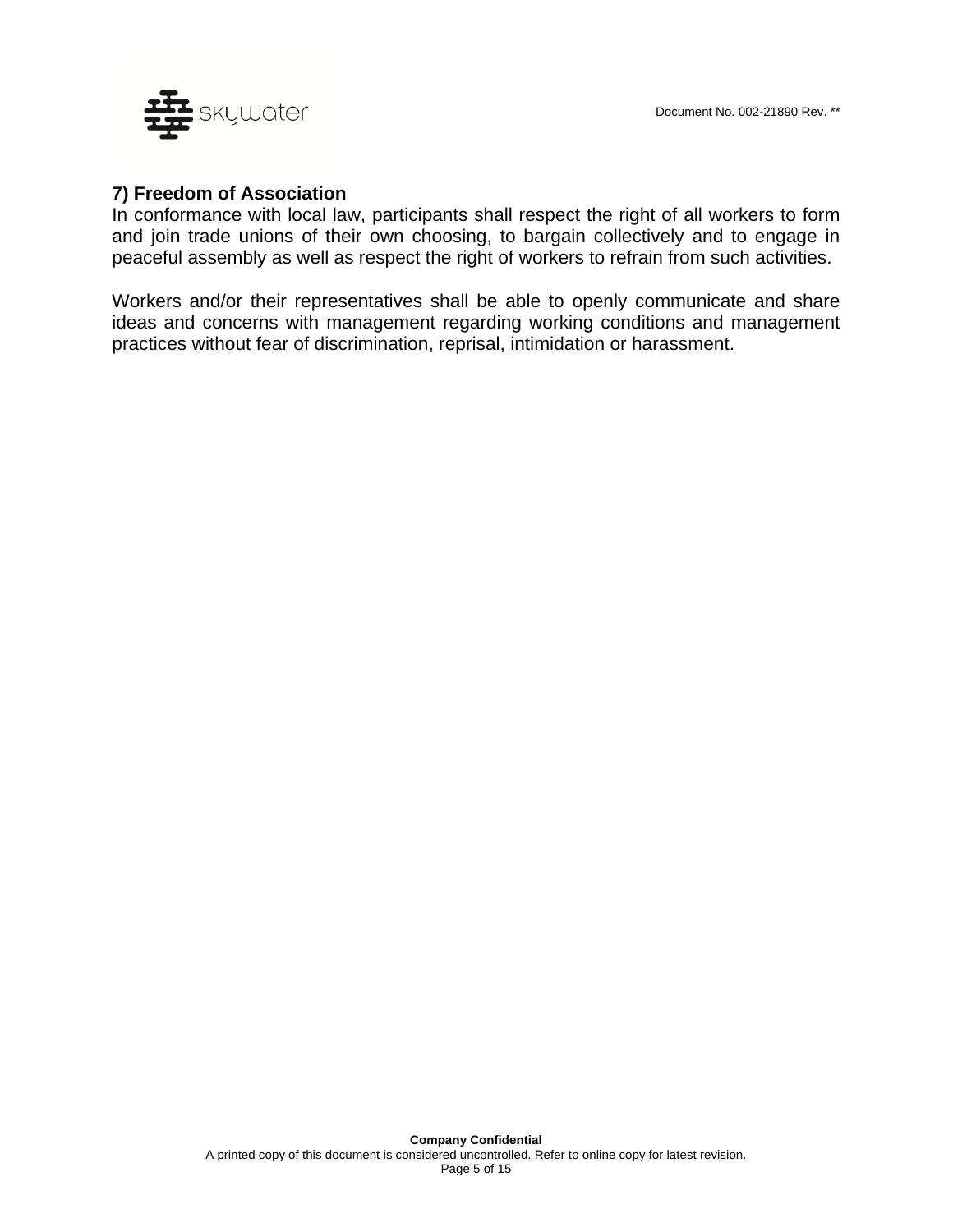

## **B. HEALTH and SAFETY**

Participants recognize that in addition to minimizing the incidence of work-related injury and illness, a safe and healthy work environment enhances the quality of products and services, consistency of production and worker retention and morale. Participants also recognize that ongoing worker input and education is essential to identifying and solving health and safety issues in the workplace.

Recognized management systems such as OHSAS 18001 and ILO Guidelines on Occupational Safety and Health were used as references in preparing the Code and may be a useful source of additional information.

The health and safety standards are:

#### **1) Occupational Safety**

Worker exposure to potential safety hazards (e.g., electrical and other energy sources, fire, vehicles, and fall hazards) are to be controlled through proper design, engineering and administrative controls, preventative maintenance and safe work procedures (including lockout/tagout), and ongoing safety training. Where hazards cannot be adequately controlled by these means, workers are to be provided with appropriate, well-maintained, personal protective equipment and educational materials about risks to them associated with these hazards. Workers shall be encouraged to raise safety concerns.

#### **2) Emergency Preparedness**

Potential emergency situations and events are to be identified and assessed, and their impact minimized by implementing emergency plans and response procedures including: emergency reporting, employee notification and evacuation procedures, worker training and drills, appropriate fire detection and suppression equipment, adequate exit facilities and recovery plans. Such plans and procedures shall focus on minimizing harm to life, the environment and property.

#### **3) Occupational Injury and Illness**

Procedures and systems are to be in place to prevent, manage, track and report occupational injury and illness including provisions to: encourage worker reporting; classify and record injury and illness cases; provide necessary medical treatment; investigate cases and implement corrective actions to eliminate their causes; and facilitate return of workers to work.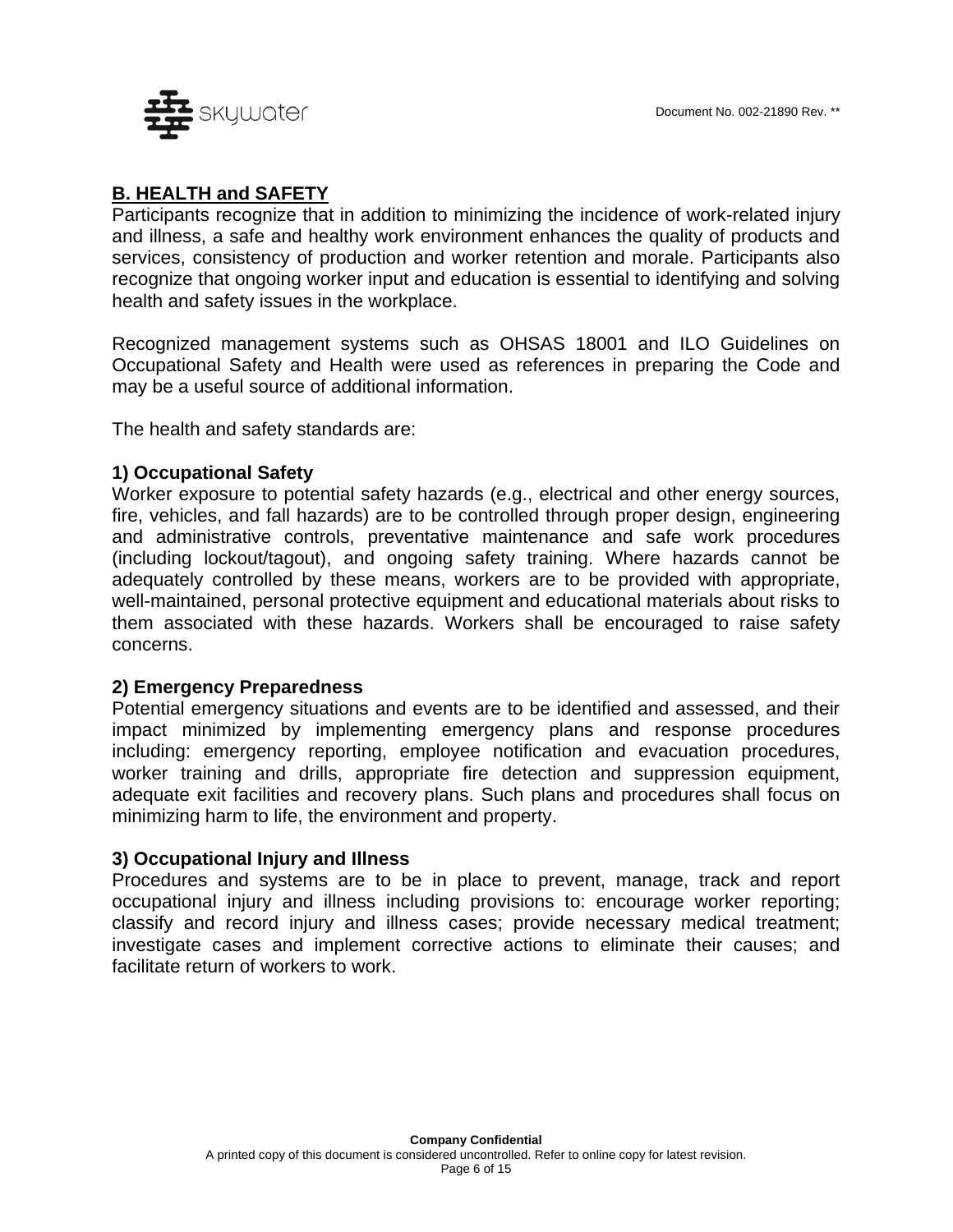

#### **4) Industrial Hygiene**

Worker exposure to chemical, biological and physical agents is to be identified, evaluated, and controlled. Engineering or administrative controls must be used to control overexposures. When hazards cannot be adequately controlled by such means, worker health is to be protected by appropriate personal protective equipment programs.

#### **5) Physically Demanding Work**

Worker exposure to the hazards of physically demanding tasks, including manual material handling and heavy or repetitive lifting, prolonged standing and highly repetitive or forceful assembly tasks is to be identified, evaluated and controlled.

#### **6) Machine Safeguarding**

Production and other machinery shall be evaluated for safety hazards. Physical guards, interlocks and barriers are to be provided and properly maintained where machinery presents an injury hazard to workers.

#### **7) Sanitation, Food, and Housing**

Workers are to be provided with ready access to clean toilet facilities, potable water and sanitary food preparation, storage, and eating facilities. Worker dormitories provided by the Participant or a labor agent are to be maintained to be clean and safe, and provided with appropriate emergency egress, hot water for bathing and showering, adequate heat and ventilation, and reasonable personal space along with reasonable entry and exit privileges.

#### **8) Health and Safety Communication**

Participant shall provide workers with appropriate workplace health and safety training in their primary language. Health and safety related information shall be clearly posted in the facility.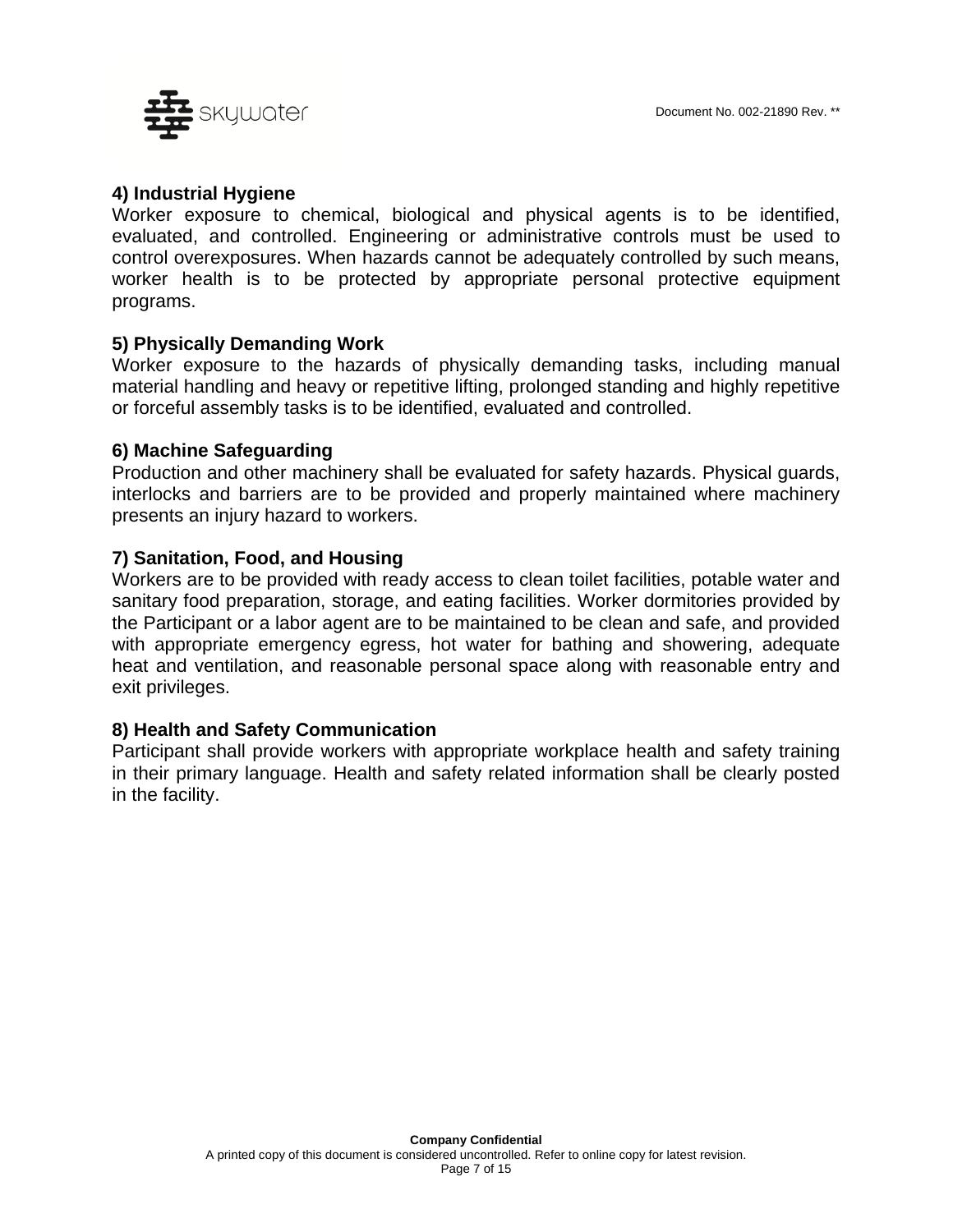

## **C. ENVIRONMENTAL**

Participants recognize that environmental responsibility is integral to producing world class products. In manufacturing operations, adverse effects on the community, environment and natural resources are to be minimized while safeguarding the health and safety of the public. Recognized management systems such as ISO 14001 and the Eco Management and Audit System (EMAS) were used as references in preparing the Code and may be a useful source of additional information.

The environmental standards are:

#### **1) Environmental Permits and Reporting**

All required environmental permits (e.g. discharge monitoring), approvals and registrations are to be obtained, maintained and kept current and their operational and reporting requirements are to be followed.

#### **2) Pollution Prevention and Resource Reduction**

The use of resources and generation of waste of all types, including water and energy, are to be reduced or eliminated at the source or by practices such as modifying production, maintenance and facility processes, materials substitution, conservation, recycling and re-using materials.

#### **3) Hazardous Substances**

Chemicals and other materials posing a hazard if released to the environment are to be identified and managed to ensure their safe handling, movement, storage,use, recycling or reuse and disposal.

#### **4) Wastewater and Solid Waste**

Participant shall implement a systematic approach to identify, manage, reduce, and responsibly dispose of or recycle solid waste (non-hazardous). Wastewater generated from operations, industrial processes and sanitation facilities are to be characterized, monitored, controlled and treated as required prior to discharge or disposal. In addition, measures should be implemented to reduce generation of wastewater. Participant shall conduct routine monitoring of the performance of its wastewater treatment systems.

#### **5) Air Emissions**

Air emissions of volatile organic chemicals, aerosols, corrosives, particulates, ozone depleting chemicals and combustion by-products generated from operations are to be characterized, routinely monitored, controlled and treated as required prior to discharge. Participant shall conduct routine monitoring of the performance of its air emission control systems.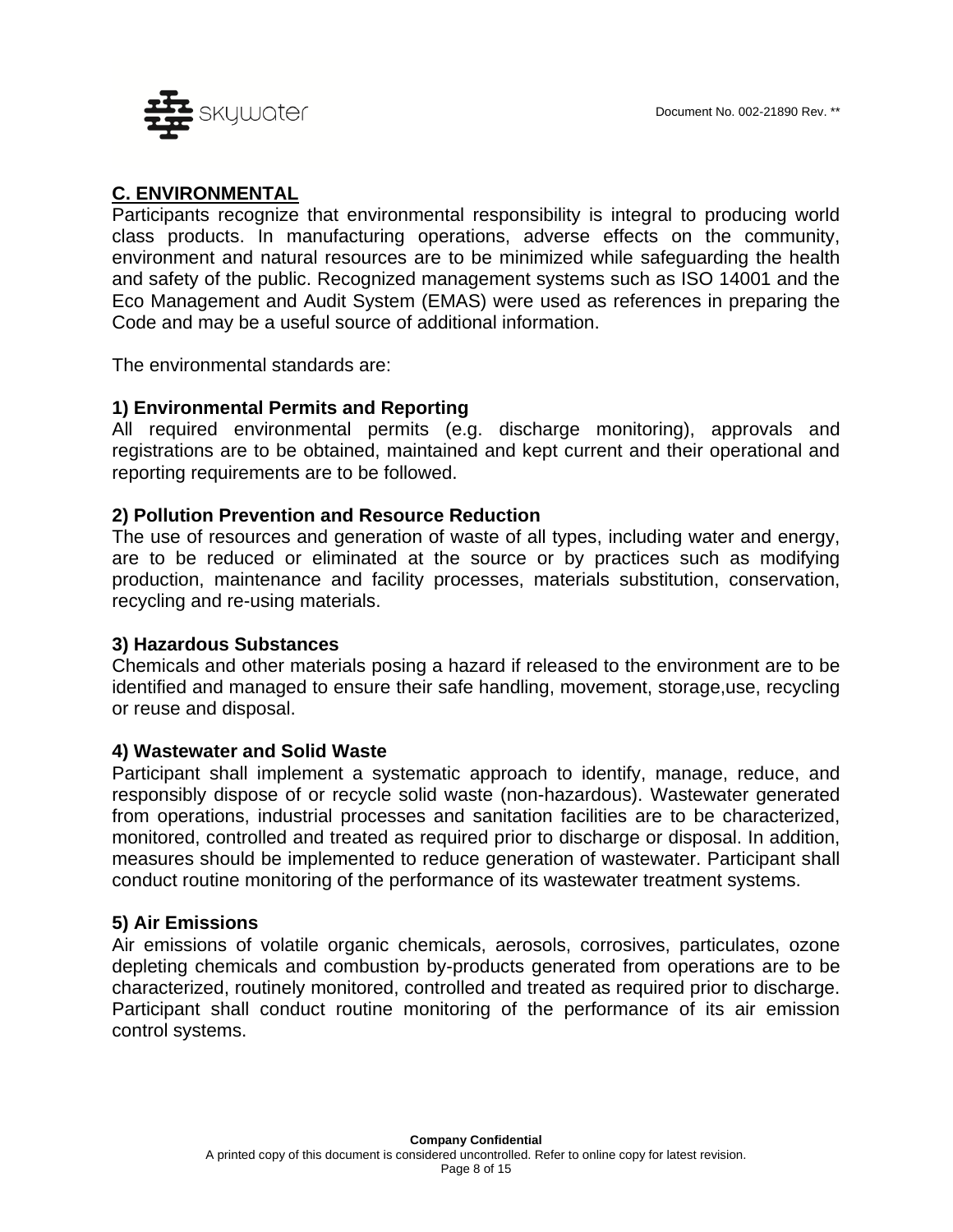

## **6) Materials Restrictions**

Participants are to adhere to all applicable laws, regulations and customer requirements regarding prohibition or restriction of specific substances in products and manufacturing, including labeling for recycling and disposal.

## **7) Storm Water Management**

Participant shall implement a systematic approach to prevent contamination of storm water runoff. Participant shall prevent illegal discharges and spills from entering storm drains.

#### **8) Energy Consumption and Greenhouse Gas Emissions**

Energy consumption and greenhouse gas emissions are to be tracked and documented, at the facility and/or corporate level. Participants are to look for cost effective methods to improve energy efficiency and to minimize their energy consumption and greenhouse gas emissions.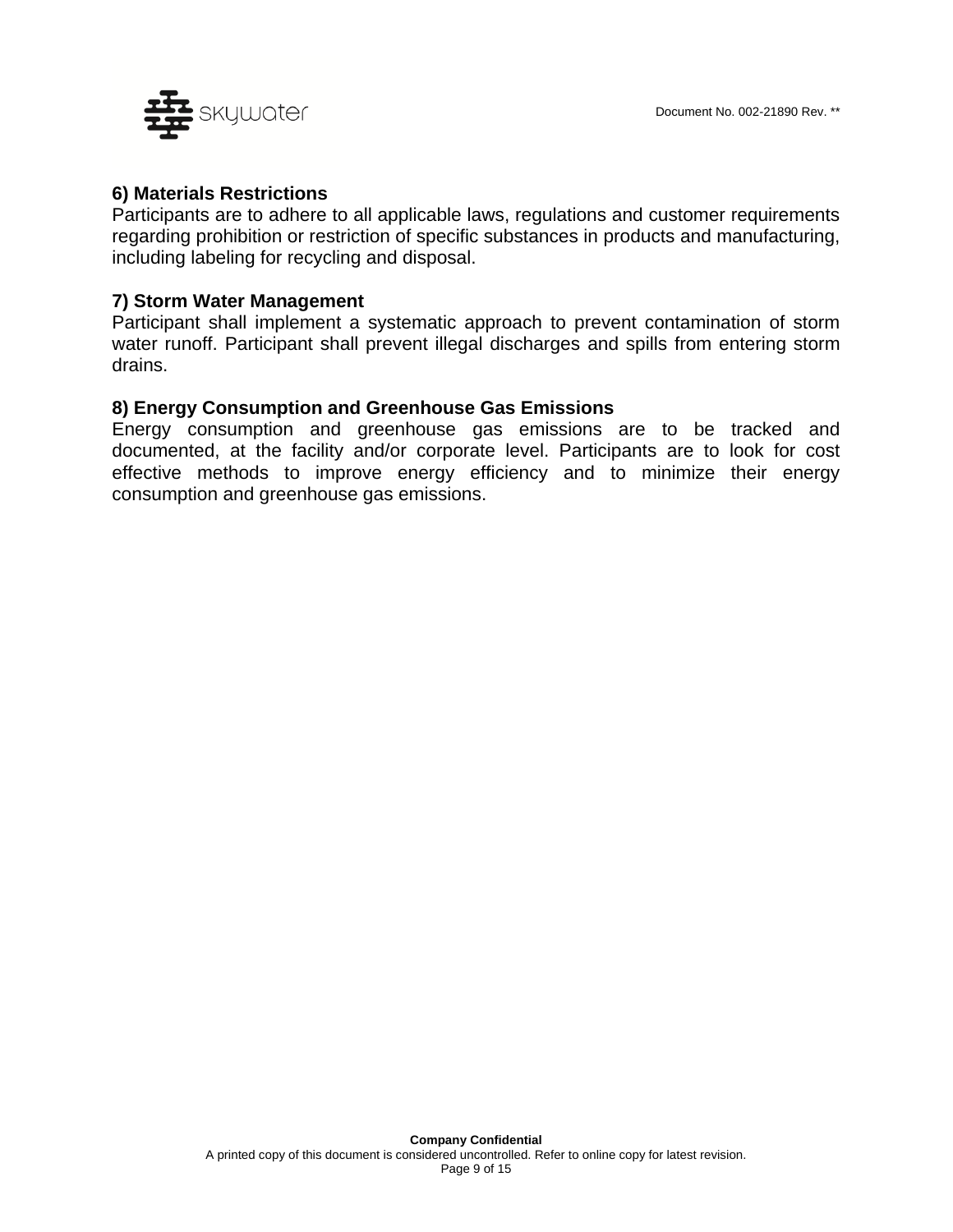

## **D. ETHICS**

To meet social responsibilities and to achieve success in the marketplace, Participants and their agents are to uphold the highest standards of ethics including:

#### **1) Business Integrity**

The highest standards of integrity are to be upheld in all business interactions. Participants shall have a zero tolerance policy to prohibit any and all forms of bribery, corruption, extortion and embezzlement. All business dealings should be transparently performed and accurately reflected on Participant's business books and records. Monitoring and enforcement procedures shall be implemented to ensure compliance with anti-corruption laws.

#### **2) No Improper Advantage**

Bribes or other means of obtaining undue or improper advantage are not to be promised, offered, authorized, given or accepted. This prohibition covers promising, offering, authorizing, giving or accepting anything of value, either directly or indirectly through a third party, in order to obtain or retain business, direct business to any person, or otherwise gain an improper advantage.

#### **3) Disclosure of Information**

Information regarding participant labor, health and safety, environmental practices, business activities, structure, financial situation and performance is to be disclosed in accordance with applicable regulations and prevailing industry practices. Falsification of records or misrepresentation of conditions or practices in the supply chain are unacceptable.

#### **4) Intellectual Property**

Intellectual property rights are to be respected; transfer of technology and knowhow is to be done in a manner that protects intellectual property rights; and, customer information is to be safeguarded.

#### **5) Fair Business, Advertising and Competition**

Standards of fair business, advertising and competition are to be upheld. Appropriate means to safeguard customer information must be available.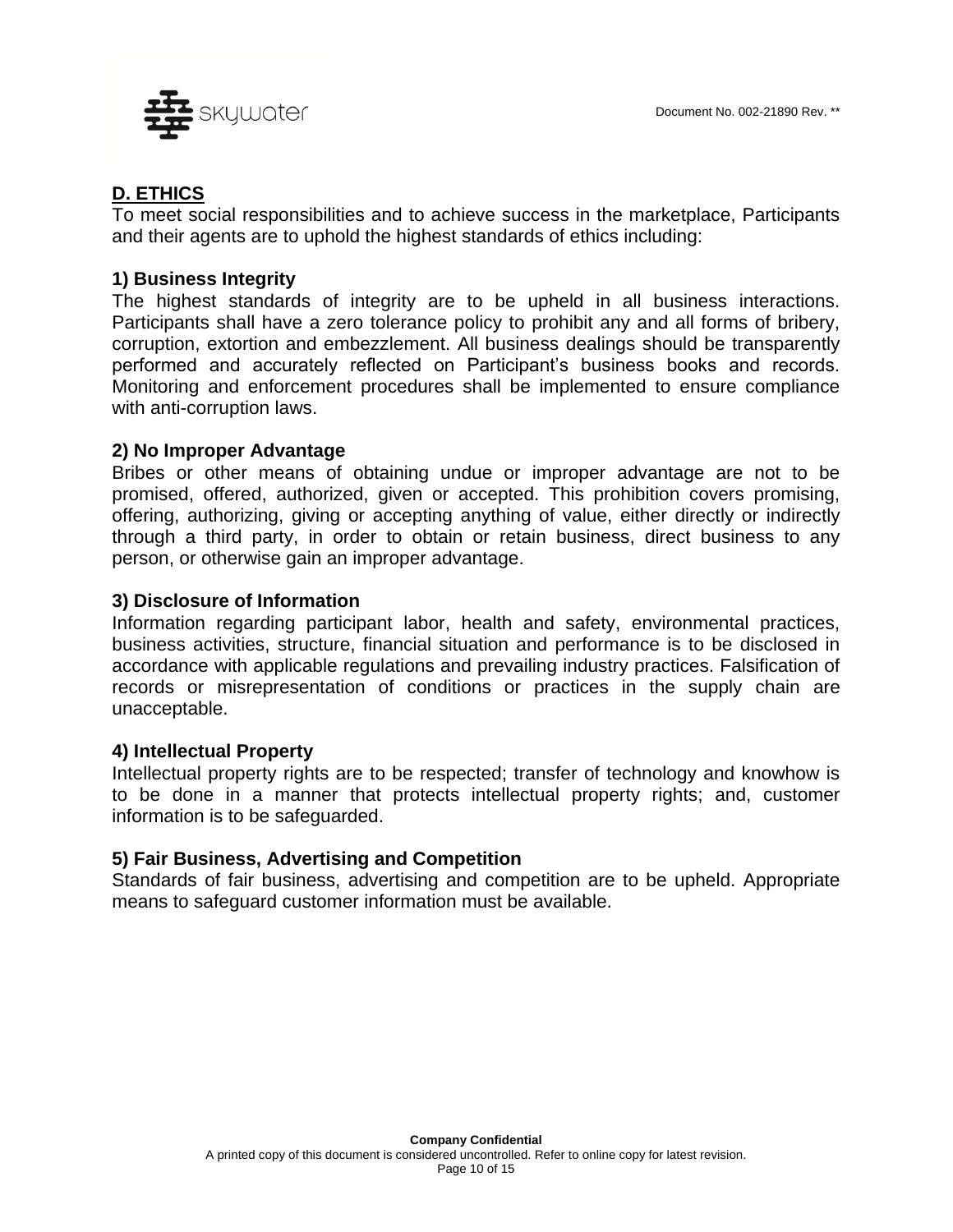

## **6) Protection of Identity and Non-Retaliation**

Programs that ensure the confidentiality, anonymity and protection of supplier and employee whistleblowers<sup>2</sup> are to be maintained, unless prohibited by law.

Participants should have a communicated process for their personnel to be able to raise any concerns without fear of retaliation.

#### **7) Responsible Sourcing of Minerals**

\_\_\_\_\_\_\_\_\_\_\_\_\_\_\_\_\_\_\_\_\_\_\_\_\_\_\_\_\_\_\_

Participants shall have a policy to reasonably assure that the tantalum, tin, tungsten and gold in the products they manufacture does not directly or indirectly finance or benefit armed groups that are perpetrators of serious human rights abuses in the Democratic Republic of the Congo or an adjoining country. Participants shall exercise due diligence on the source and chain of custody of these minerals and make their due diligence measures available to customers upon customer request.

#### **8) Privacy**

Participants are to commit to protecting the reasonable privacy expectations of personal information of everyone they do business with, including suppliers, customers, consumers and employees. Participants are to comply with privacy and information security laws and regulatory requirements when personal information is collected, stored, processed, transmitted, and shared.

<sup>2</sup> Whistleblower definition: Any person who makes a disclosure about improper conduct by an employee or officer of a company, or by a public official or official body.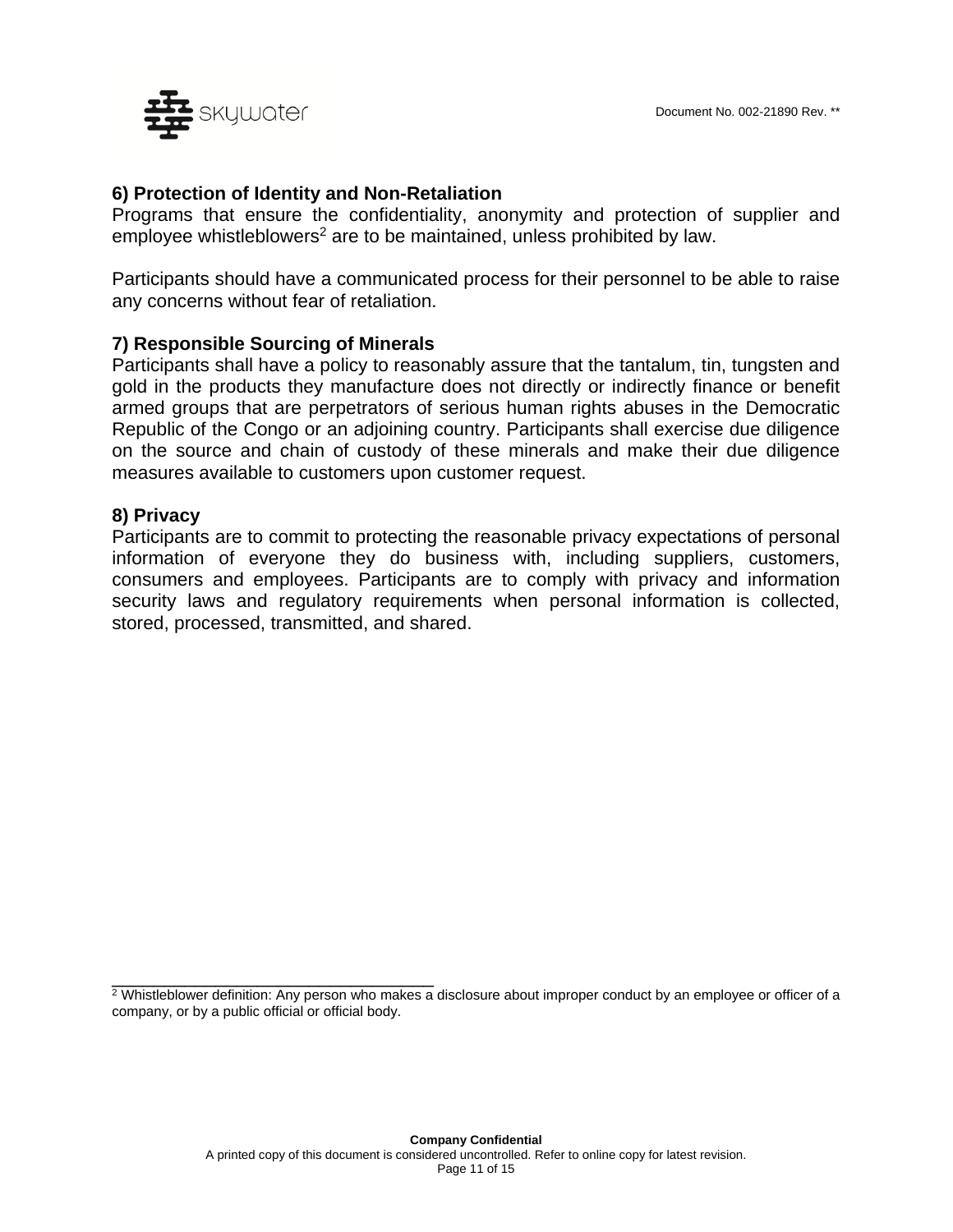#### **E. MANAGEMENT SYSTEM**

Participants shall adopt or establish a management system whose scope is related to the content of this Code. The management system shall be designed to ensure: (a) compliance with applicable laws, regulations and customer requirements related to the participant's operations and products; (b) conformance with this Code; and (c) identification and mitigation of operational risks related to this Code. It should also facilitate continual improvement.

The management system should contain the following elements:

#### **1) Company Commitment**

A corporate social and environmental responsibility policy statements affirming Participant's commitment to compliance and continual improvement, endorsed by executive management and posted in the facility in the local language.

#### **2) Management Accountability and Responsibility**

The Participant clearly identifies senior executive and company representative[s] responsible for ensuring implementation of the management systems and associated programs. Senior management reviews the status of the management system on a regular basis.

#### **3) Legal and Customer Requirements**

A process to identify, monitor and understand applicable laws, regulations and customer requirements, including the requirements of this Code.

#### **4) Risk Assessment and Risk Management**

A process to identify the legal compliance, environmental, health and safety<sup>3</sup> and labor practice and ethics risks associated with Participant's operations. Determination of the relative significance for each risk and implementation of appropriate procedural and physical controls to control the identified risks and ensure regulatory compliance.

#### **5) Improvement Objectives**

\_\_\_\_\_\_\_\_\_\_\_\_\_\_\_\_\_\_\_\_\_\_\_\_\_\_\_\_\_\_\_

Written performance objectives, targets and implementation plans to improve the Participant's social and environmental performance, including a periodic assessment of Participant's performance in achieving those objectives.

<sup>&</sup>lt;sup>3</sup> Areas to be included in a risk assessment for environmental health and safety are production areas, warehouse and storage facilities, plant/facilities support equipment, laboratories and test areas, sanitation facilities (bathrooms), kitchen/cafeteria and worker housing/dormitories.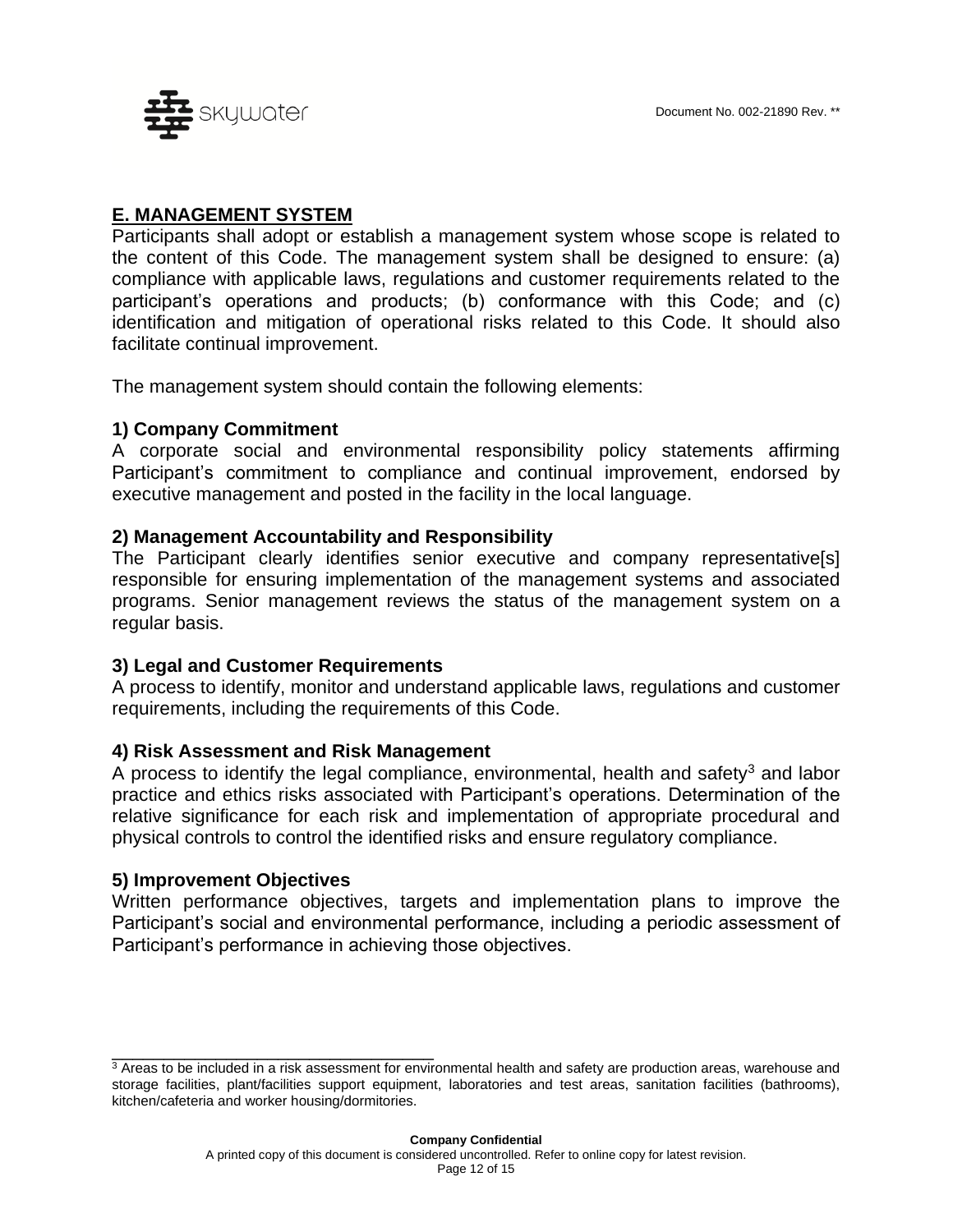

## **6) Training**

Programs for training managers and workers to implement Participant's policies, procedures and improvement objectives and to meet applicable legal and regulatory requirements.

## **7) Communication**

A process for communicating clear and accurate information about Participant's policies, practices, expectations and performance to workers, suppliers and customers.

#### **8) Worker Feedback and Participation**

Ongoing processes to assess employees' understanding of and obtain feedback on practices and conditions covered by this Code and to foster continuous improvement.

#### **9) Audits and Assessments**

Periodic self-evaluations to ensure conformity to legal and regulatory requirements, the content of the Code and customer contractual requirements related to social and environmental responsibility.

#### **10) Corrective Action Process**

A process for timely correction of deficiencies identified by internal or external assessments, inspections, investigations and reviews.

#### **11) Documentation and Records**

Creation and maintenance of documents and records to ensure regulatory compliance and conformity to company requirements along with appropriate confidentiality to protect privacy.

#### **12) Supplier Responsibility**

A process to communicate Code requirements to suppliers and to monitor supplier compliance to the Code.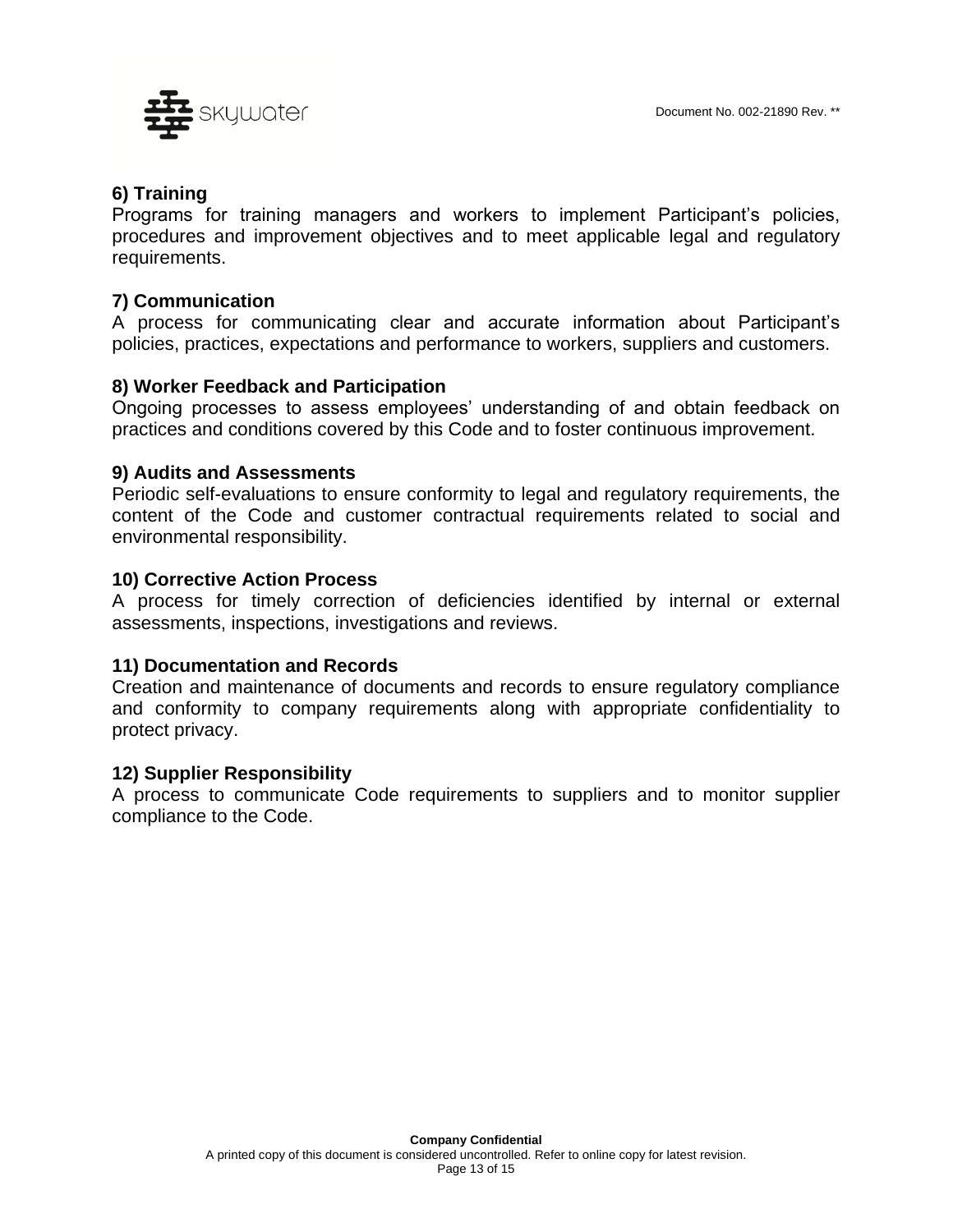Document No. 002-21890 Rev. \*\*



## **REFERENCES**

The following standards were used in preparing this Code and may be a useful source of additional information. The following standards may or may not be endorsed by each Participant.

Dodd-Frank Wall Street Reform and Consumer Protection Act <http://www.sec.gov/about/laws/wallstreetreform-cpa.pdf>

Eco Management & Audit System [www.quality.co.uk/emas.htm](../../../../goe/AppData/Local/Microsoft/Windows/Temporary%20Internet%20Files/Content.Outlook/L2W0UB0Y/www.quality.co.uk/emas.htm)

Ethical Trading Initiative [www.ethicaltrade.org/](../../../../goe/AppData/Local/Microsoft/Windows/Temporary%20Internet%20Files/Content.Outlook/L2W0UB0Y/www.ethicaltrade.org/)

ILO Code of Practice in Safety and Health [www.ilo.org/public/english/protection/safework/cops/english/download/e000013.pdf](../../../../goe/AppData/Local/Microsoft/Windows/Temporary%20Internet%20Files/Content.Outlook/L2W0UB0Y/www.ilo.org/public/english/protection/safework/cops/english/download/e000013.pdf)

ILO International Labor Standards [www.ilo.org/public/english/standards/norm/whatare/fundam/index.htm](../../../../goe/AppData/Local/Microsoft/Windows/Temporary%20Internet%20Files/Content.Outlook/L2W0UB0Y/www.ilo.org/public/english/standards/norm/whatare/fundam/index.htm)

ISO 14001 [www.iso.org](../../../../goe/AppData/Local/Microsoft/Windows/Temporary%20Internet%20Files/Content.Outlook/L2W0UB0Y/www.iso.org)

National Fire Protection Agency [www.nfpa.org/catalog/home/AboutNFPA/index.asp](../../../../goe/AppData/Local/Microsoft/Windows/Temporary%20Internet%20Files/Content.Outlook/L2W0UB0Y/www.nfpa.org/catalog/home/AboutNFPA/index.asp)

OECD Due Diligence Guidance [http://www.oecd.org/document/36/0,3746,en\\_2649\\_34889\\_44307940\\_1\\_1\\_1\\_1,00.html](http://www.oecd.org/document/36/0,3746,en_2649_34889_44307940_1_1_1_1,00.html)

OECD Guidelines for Multinational Enterprises [www.oecd.org](../../../../goe/AppData/Local/Microsoft/Windows/Temporary%20Internet%20Files/Content.Outlook/L2W0UB0Y/www.oecd.org)

OHSAS 18001 [www.bsi-global.com/index.xalter](../../../../goe/AppData/Local/Microsoft/Windows/Temporary%20Internet%20Files/Content.Outlook/L2W0UB0Y/www.bsi-global.com/index.xalter)

Universal Declaration of Human Rights [www.un.org/Overview/rights.html](../../../../goe/AppData/Local/Microsoft/Windows/Temporary%20Internet%20Files/Content.Outlook/L2W0UB0Y/www.un.org/Overview/rights.html)

United Nations Convention Against Corruption [www.unodc.org/unodc/en/crime\\_convention\\_corruption.html](../../../../goe/AppData/Local/Microsoft/Windows/Temporary%20Internet%20Files/Content.Outlook/L2W0UB0Y/www.unodc.org/unodc/en/crime_convention_corruption.html)

United Nations Global Compact [www.unglobalcompact.org](../../../../goe/AppData/Local/Microsoft/Windows/Temporary%20Internet%20Files/Content.Outlook/L2W0UB0Y/www.unglobalcompact.org)

United States Federal Acquisition Regulation<https://www.acquisition.gov/?q=browsefar>

SA 8000 [www.cepaa.org/](http://www.sec.gov/about/laws/wallstreetreform-cpa.pdf)

SAI [www.sa-intl.org](../../../../goe/AppData/Local/Microsoft/Windows/Temporary%20Internet%20Files/Content.Outlook/L2W0UB0Y/www.sa-intl.org)